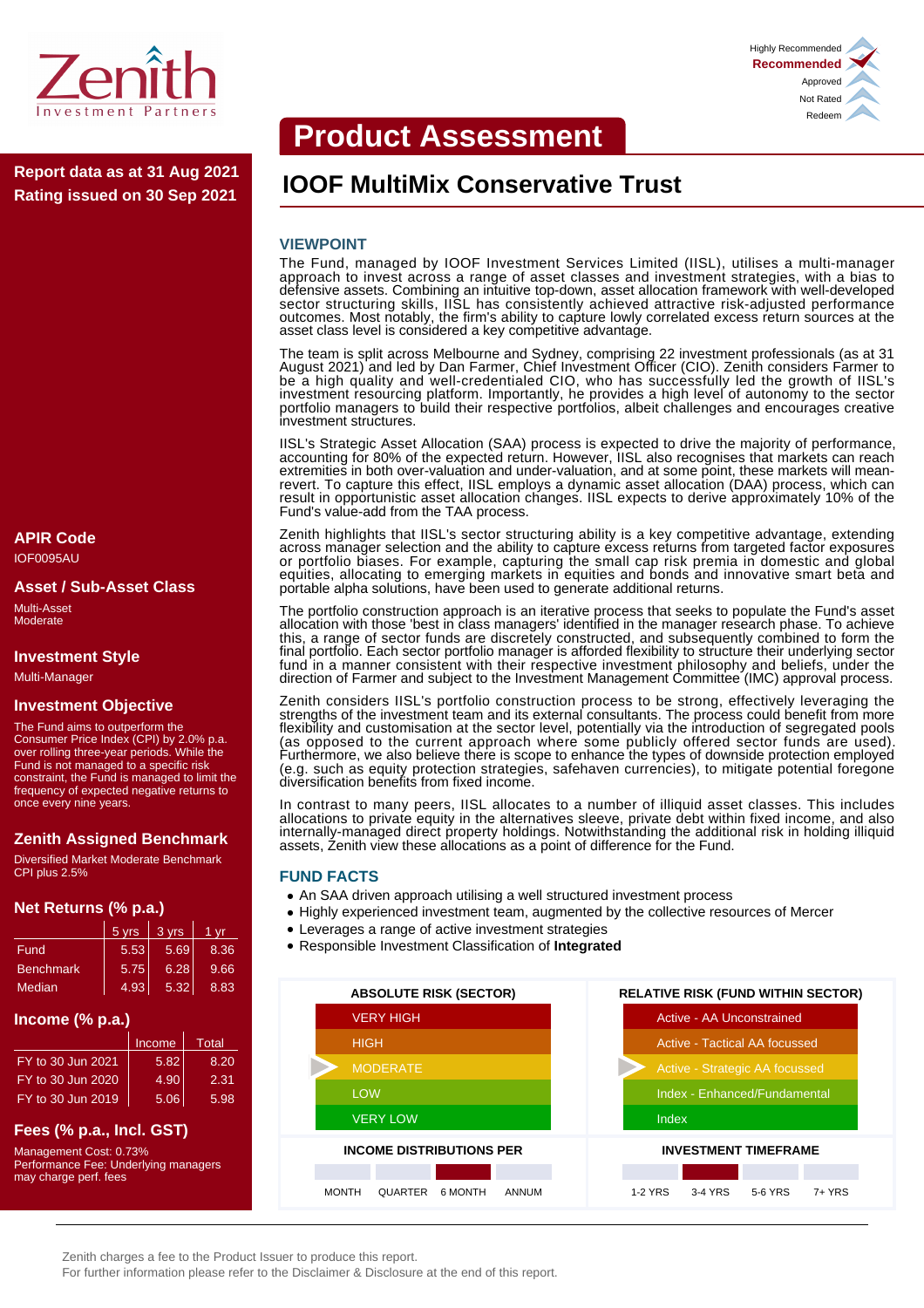

# **APPLICATIONS OF INVESTMENT**

# **SECTOR CHARACTERISTICS**

The multi-asset sector comprises funds that are permitted to invest across multiple asset classes and investment strategies. Traditionally, asset class exposures have included equities, fixed interest, property and cash. However, in more recent times, Zenith has observed a greater preparedness by sector participants to incorporate alternative assets and strategies within their targeted asset mix. Included amongst these are real assets (ie. direct property & infrastructure), commodities, and private market exposures (ie. equity and credit). Innovation has also been observed in terms of sector structuring and tail risk hedging strategies, with the goal of building more resilient, 'all-weather' portfolios.

Zenith categorises funds in the 'Multi-Asset – Moderate' peer group (greater than 20% exposure to growth/alternative assets and up to 40%) based on our collective assessment of their targeted asset mix and actual portfolio holdings. Funds within this peer group are benchmarked against the Zenith Composite Moderate Benchmark which has a defensive/growth split of 60%/40%. The exact composition of this benchmark is provided below:

#### **Cash**

Bloomberg Ausbond Bank Bill Index (10%) **Australian Fixed Interest** Bloomberg Ausbond All Maturities Composite Index (25%) **International Fixed Interest** Barclays Global Aggregate Index Hedged \$A (25%) **Australian Equities** S&P/ASX 300 Accumulation Index (16%) **International Equities** MSCI World ex-Australia Unhedged (7.5%) MSCI World ex-Australia Hedged (7.5%) **Australian Listed Property** S&P ASX 300 Property Accumulation Index (1.5%) **Global Listed Property** FTSE EPRA/NAREIT Developed Rental Index TR Hedged \$A  $(1.5\%)$ 

#### **Alternatives**

HFRX Global Hedge Fund Index \$A (6%)

To provide greater insight into a Fund's risk/return profile, Zenith decomposes targeted exposures between three broad categories - defensive, growth and alternatives. While we are cognisant that our designation of asset class exposures between these categories may vary from that as defined by the manager, we have sought to adopt a common methodology to ensure consistency in the assessment of like strategies across Zenith's universe of rated funds. Further detail on the Fund's targeted asset mix is provided at 'Risk Management'.

# **PORTFOLIO APPLICATIONS**

The Fund provides investors with exposure to a diversified portfolio of growth, income and alternative assets and strategies. Its targeted asset mix comprises a 70%/30% split between income and growth assets.

The Fund's investment mandate is considered to be broad, with the investment team permitted to undertake active asset allocation positioning while also gaining exposures to alternative assets and strategies. Zenith considers the Fund

suitable as a standalone investment, or as a complement to a broader portfolio that seeks to produce outcomes consistent with an investor's risk/return preferences.

The Fund has a Standard Risk Measure (SRM) of four, which is reviewed annually by Mercer and published in the Platform Investment Guidelines Product Disclosure Statement (PDS) and was last calculated in June 2021.

The Fund is considered suitable for investors with a low to moderate risk tolerance who are seeking investment returns that are likely to be more heavily influenced by income. Given the risk inherent in a number of asset classes that the Fund targets, Zenith considers an appropriate investment horizon to be three or more years.

# **RISKS OF THE INVESTMENT**

#### **SECTOR RISKS**

There exist a number of risks that are generally common amongst all multi-asset funds. These include:

**MARKET RISK:** In periods of heightened risk aversion, it is feasible that asset-class correlations merge. Should this occur, the diversification benefits brought through the construction of a portfolio comprising multiple lowly correlated asset classes may be lost, potentially exposing investors to a broader deterioration in market conditions.

**CURRENCY RISK:** Sector participants may be permitted to gain international exposures on an unhedged basis. The decision of whether or not to hedge is often deemed active in nature and can expose investors to fluctuations in crosscurrency rates. This may be either to the benefit or cost of Fund volatility and performance.

**EMERGING MARKET RISK:** Many sector participants gain exposure to emerging and frontier markets which bring with them additional risks. These may include reduced liquidity, a more opaque pricing mechanism, increased sovereign risk and political tensions.

**ALTERNATIVES RISK:** A growing number of Funds have investment mandates that permit a meaningful exposure to alternative assets and strategies. Investors should be aware that the use of alternatives can bring with them additional risks.

**ILLIQUIDITY RISK:** While most sector participants will seek to retain high levels of liquidity, it is feasible that a Fund may retain exposures in assets that are deemed illiquid or subject to irregular pricing policies. It may be difficult for an investment manager to subsequently liquidate such portfolio positions without incurring meaningful transaction or other performancerelated costs.

**REGULATORY RISK:** The ASIC Regulatory Guide 97 'Disclosing Fees and Costs in Product Disclosure Statements and Periodic Statements' came into effect on 1 October 2017 and seeks to establish a common framework for disclosing fees with respect to registered managed investment schemes issued to retail investors.

In November 2019, ASIC released its final recommendations, with proposed changes to be phased in from 30 September 2020, with all Funds required to be compliant by 30 September 2022.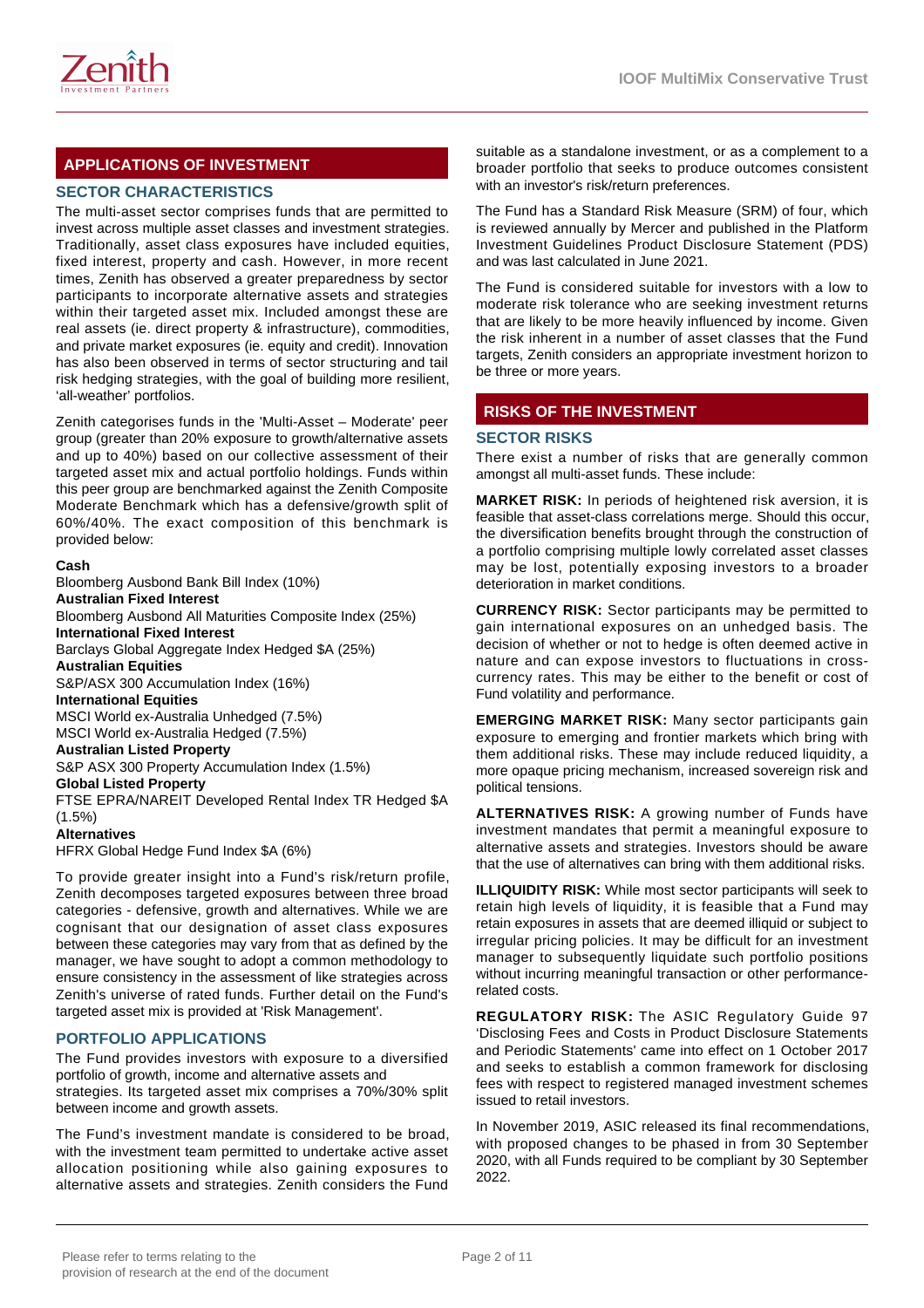

In its current form, RG97 will not impact the actual costs (or after fee returns) on existing investments. Rather, the guide is focused on providing increased transparency with respect to the costs of management. Given this, it is feasible that under RG97, investors become more sensitive to the costs charged and seek lower cost alternatives, potentially leading to fund outflows.

#### **FUND RISKS**

Zenith has identified the following key risks of the Fund. Although Zenith believes the risks noted are all significant, we have listed them in order of importance. In addition, we have not intended to highlight all possible risks.

**KEY PERSON RISK:** Zenith considers Farmer's and Yeo's ongoing involvement in the investment process to be critical. Collectively, Zenith believes their respective skills and experience are important to the outperformance potential of the Fund. Either of their departures would result in a reassessment of our rating.

**PERFORMANCE RISK:** The Fund's investment mandate is relatively wide, providing IISL with ample scope to implement its targeted portfolio. This may result in Fund performance deviating from that of its SAA and competitors, which may be either to the benefit or cost of investors.

**INTEGRATION RISK:** Following the recent integration with MLC, there is a risk of increased staff turnover and disruption with the potential streamlining of product offerings and operational functions. Such outcomes could ultimately be to the detriment of Fund performance.

**ILLIQUIDITY RISK:** The Fund maintains exposures to a range of relatively illiquid assets in both the Alternatives and Direct Property sectors. In a stressed market environment, there is a risk that the mark-to-market value of the assets may not reflect their intrinsic value or that they could be liquidated in a timely manner. This could be to the detriment of performance.

# **QUALITATIVE DUE DILIGENCE**

#### **ORGANISATION**

IOOF Holdings Limited (IOOF) is a diversified financial services business, including the following divisions: Financial Advice and Distribution; Platform Management and Administration; and Investment Management; and Trustee Services. Each division includes a range of separately-branded businesses that largely operate as autonomous entities. IOOF is currently listed on the Australian Securities Exchange (ASX: IFL) and is a constituent of the S&P/ASX Top 200 Index.

Over the past few years, IOOF has completed a number of key acquisitions, including ANZ's OnePath Pensions and Investments (ANZ P&I) in February 2020 and NAB's Wealth Management business (MLC) in June 2021, including its advice, platforms and asset management capabilities. Post the acquisitions, IOOF's scale has increased signficantly, with combined funds under management and administration (FUMA) across the consolidated entity of \$A 453 billion (excluding Funds Under Advice).

In terms of ANZ P&I, the business has largely been integrated with the respective investment teams combined, processes harmonised and key products and 'go forward' strategies

identified.

The MLC integration is expected to be a multi-year process, noting the heterogeneous approaches and differences in scale and complexity between the two businesses. In the first instance, the role of Chief Asset Management Officer has been appointed to oversee the Investment Management division, while the incumbent Chief Investment Officers for each team remain in place.

While the timeline for integration remains open-ended, each of the teams are collaborating and participating in joint reviews, sharing information, leveraging service providers and maximising synergies where practical.

In Zenith's opinion, the successful implementation of IOOF's acquisition strategy has created one of the largest and most well-resourced investment platforms across the Multi-Asset universe. While the ANZ integration was seamless, MLC is expected to be a more complex challenge noting the divergent investment philosophies and processes.

Going forward, Zenith will continue to monitor the progress of the integration, with a focus on investment personnel stability, continuity of the IOOF investment processes and ensuring the portfolio management team remain focused on managing the underlying portfolios.

As at 30 June 2021, IOOF's multi-manager business managed approximately \$A 48 billion across a range of diversified and single sector funds. This includes \$A 652 million in this Fund (as at 31 August 2021).

# **INVESTMENT PERSONNEL**

| <b>Name</b>        | <b>Title</b>                                                   | Tenure           |
|--------------------|----------------------------------------------------------------|------------------|
| Dan Farmer         | Chief Investment Officer                                       | 11 $Yr(s)$       |
| <b>Stanley Yeo</b> | Deputy CIO / Head of<br>Equities                               | 11 $Yr(s)$       |
| Manish Utreja      | Head of Alternatives and<br>Portfolio Manager, Smart<br>Choice | 11 $Yr(s)$       |
| Osvaldo Acosta     | <b>Head of Fixed Interest</b><br>Assets                        | $4 \text{Yr(s)}$ |
| Paul Crisci        | Portfolio Manager -<br><b>Australian Equities</b>              | 4 Yr(s)          |
| Simon Gross        | Head of Property                                               | 17 $Yr(s)$       |
| Liam Wilson        | Portfolio Manager                                              | 1 $Yr(s)$        |
| <b>Kerry Duce</b>  | <b>Head of Asset Allocation</b>                                | 6 Yr(s)          |

The team is split across Melbourne and Sydney, comprising 22 investment professionals (as at 31 August 2021) and led by Dan Farmer, Chief Investment Officer (CIO). In terms of responsibilities, the team is divided along asset class lines, with support from specialist Asset Allocation, Implementation and Performance Analysis and Governance teams.

Following the integration of ANZ P&I, the team has expanded over the past couple of years, with the merger allowing IISL to expand its resourcing, particularly in the areas where ANZ P&I had complementary strengths.

Farmer assumed the CIO role in July 2017, having joined the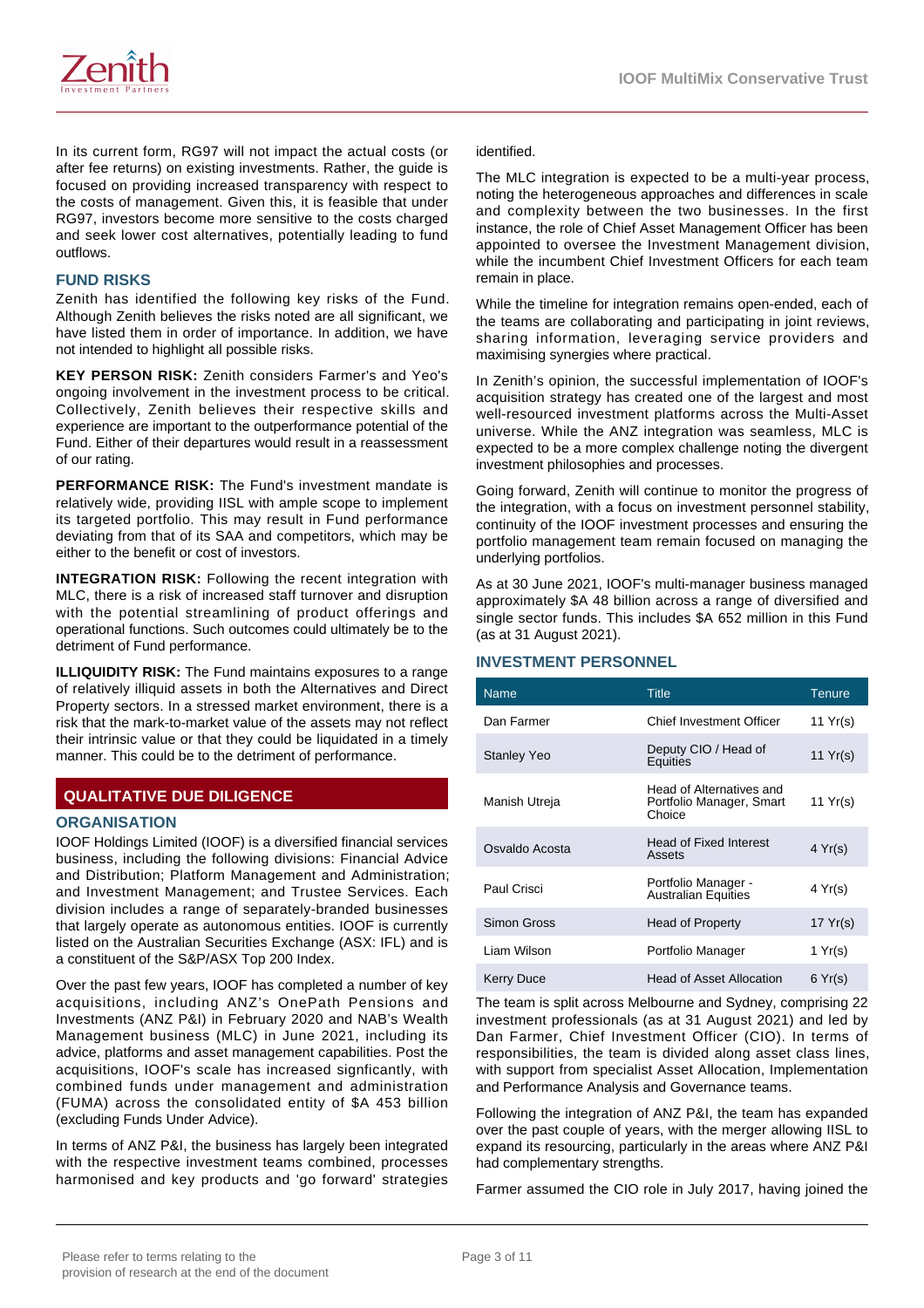

firm in 2010, initially to manage IISL's Australian equities portfolio. Prior to IISL, he was a Portfolio Manager at Telstra Super, where he was responsible for overseeing a \$A 3 billion Australian equities portfolio, and also internally managing a \$A 450 million pool of domestic equities.

Zenith considers Farmer to be a high quality and wellcredentialed CIO, who has successfully led the growth of IISL's investment resourcing platform. Importantly, he provides a high level of autonomy to the sector portfolio managers to build their respective portfolios, albeit challenges and encourages creative investment structures.

Farmer is well supported by Stanley Yeo, Deputy Chief Investment Officer and Head of Equities, who oversees investment strategy and asset allocation for IISL's suite of multi-manager funds, including leading the equities team. Yeo joined IISL in 2010, from Russell Investments where he was a Senior Consultant. Zenith maintains a high opinion of Yeo, noting his overall contribution at both a strategy level and leading the firm's global equity manager selection.

Paul Crisci joined IISL in August 2017 to manage the Australian equities portfolio. Crisci is a highly experienced investment professional, having spent the previous 17 years at Funds SA. Osvaldo Acosta is responsible for IISL's fixed interest and cash portfolios. Acosta joined in late 2016 having held previous roles at Western Asset Management and Australian Unity.

In terms of Alternatives, Manish Utreja, Portfolio Manager and Head of Alternatives transitioned from the ANZ P&I business, having originally joined ANZ P&I in July 2010. In addition to this role, he is responsible for a suite of low cost strategies and a member of the Investment Management Committee (IMC).

Kerry Duce, Head of Asset Allocation leads a specialist capability, focused on developing the firm's Strategic Asset Allocation (SAA) process and Dynamic Asset Allocation (DAA) approaches. Duce originally joined ANZ P&I in 2015 and has been instrumental in developing the firm's DAA process with a more granular set of market aware indicators encompassing valuation, earnings, momentum and sentiment.

Oversight of the process is provided by a seven-person Investment Management Committee (IMC) which performs a number of roles, including the determination of investment objectives, ongoing monitoring of portfolio strategies, and final sign-off for manager appointments and terminations. The composition of the IMC includes IISL executives (i.e. Farmer, Yeo and Utreja) and three independent directors and meets on a bi-monthly basis.

Zenith is supportive of the role of the IMC, highlighting its contribution to the governance framework and broader support of the investment team. Over time, the composition of the IMC has improved, both in terms of skills and experience and the level of independence from IISL.

IISL's remuneration structure is comprised of a base salary and annual bonus, which is subject to a performance criteria and a discretionary or qualitative component. In terms of the Portfolio Managers, they have the ability to earn up to 100% of their salary, which is split between the performance of their respective portfolios (70%) and a qualitative component which is at the discretion of the CIO. The performance hurdles relates to the rolling one and three-year performance of the Funds, relative to the peer group and benchmark. Zenith highlights that bonuses are paid out in cash or in IOOF shares, with a vesting period of up to three years depending on seniority.

Zenith considers the depth and quality of IISL's portfolio management team to be a key strength, highlighting the level of bottom-up, asset class expertise. Farmer and Yeo continue to drive the strategic direction of the investment process, particularly with respect to building robust sector portfolios.

#### **INVESTMENT OBJECTIVE, PHILOSOPHY AND PROCESS**

IISL aims to outperform the Consumer Price Index (CPI) by 2.0% p.a. over rolling three-year periods. While the Fund is not managed to a specific risk constraint, the expected frequency of negative returns is limited to once every nine years.

The investment philosophy underpinning the suite of MultiMix Funds is based on investment markets exhibiting inefficiencies, which can be captured and exploited by active management over the long-term.

IISL's Strategic Asset Allocation (SAA) process is expected to drive the majority of performance, accounting for 80% of the expected return. However, IISL also recognises that markets can reach extremities in both over-valuation and undervaluation, and at some point, these markets will mean-revert. To capture this effect, IISL employs a dynamic asset allocation (DAA) process, which can result in opportunistic asset allocation changes. IISL expects to derive approximately 10% of the Fund's value-add from the DAA process.

In contrast to many peers, IISL allocates to a number of illiquid asset classes. This includes allocations to private equity in the alternatives sleeve, private debt within fixed income, and also internally-managed direct property holdings. Notwithstanding the additional risk in holding illiquid assets, Zenith view these allocations as a point of difference for the Fund.

#### **SAA**

The SAA setting process is performed on an annual basis, using a two-stage approach. The first stage involves a review of the Fund's existing SAA relative to its investment objectives, including a re-validation of the long-term asset class assumptions underpinning the current allocation. Mercer Australia (Mercer), IISL's external consultant provides a set of return forecasts as well as output from its Capital Markets Simulator (CMS).

The CMS produces a set of scenarios under a 'Steady State' (i.e. reflecting long-term expectations for markets assuming fair value), and under a 'Market Aware' state where the current pricing of markets are expected to revert to the long-term level over a 10 to 15 year timeframe. In terms of this Fund, the Market Aware simulations are expected to be more influential on the SAA setting process.

Further, Mercer uses an economic capital markets simulator as part of its approach to estimating volatilities for underlying asset classes. The simulator encompasses traditional equity risk premias (i.e. size and developed markets versus emerging markets) to forecast volatilities as opposed to using more traditional approaches such as using actual asset class returns to calculate volatilities and correlations.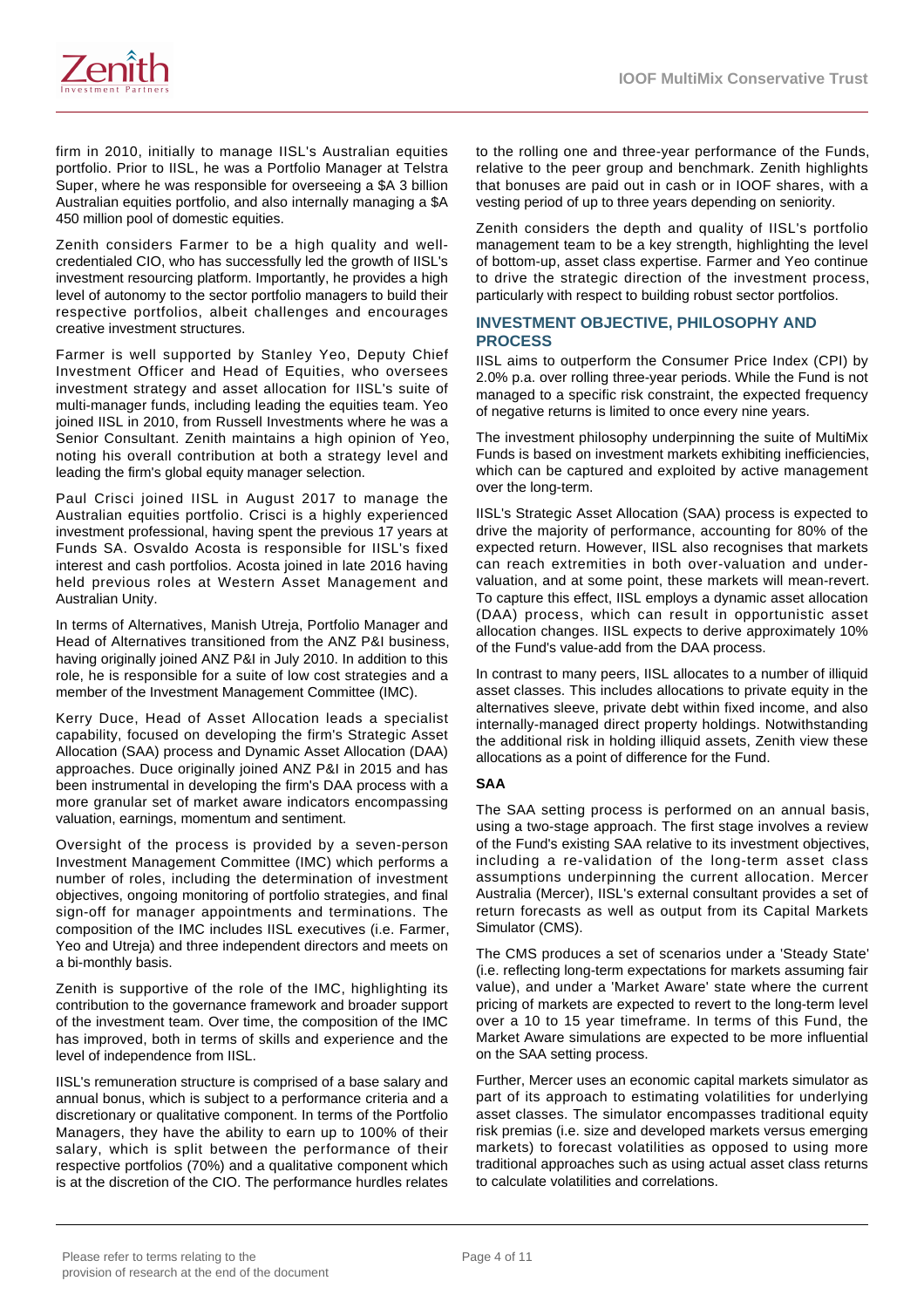

Zenith highlights that while Mercer remains a strategic input to the process, the growth of IISL's internal asset allocation capabilities has supported the development of its research agenda and the prioritisation of a number of process enhancements.

These include developing the optimisation framework to be agnostic across entities (i.e. super, pension versus non-taxed), incorporating DAA and underlying manager alpha assumptions into the process (currently a work in progress) and building a framework to incorporate climate change goals, such as the objectives of the Paris Agreement.

A SAA sub-group is responsible for synthesising Mercer recommendations and project managing any changes where applicable. Furthermore, the proposed SAA is debated and agreed to by the sub-group, with the resulting recommendations presented to the IMC for review and sign-off.

The optimisation process applies to the Fund's core assets (including equities (domestic and international), bonds (domestic and international, nominal and inflation linked), property and cash), and produces an outline of the Fund's asset class exposures.

The second stage of the SAA process involves adjusting the asset mix derived in Stage One, via the introduction of asset classes and/or active tilts that improve the portfolio's expected risk/return profile. These can include introducing specific factor exposures, such as a quality tilts or small caps in equities, or high yield credit strategies in fixed income.

Furthermore, less liquid strategies are also considered, such as Alternatives, Infrastructure, Private Equity, Direct Property and Commodities. This process is more qualitative in nature and seeks to overlay the team's views on the final portfolio composition.

#### **Dynamic Asset Allocation (DAA)**

On a monthly basis (or more frequently if required), an Asset Allocation Group (AAG), comprising the CIO and Portfolio Managers, meet to discuss views on the Fund's asset allocation, market valuation, fundamentals and market sentiment. Mercer's DAA service is used as an input, along with insights gained from the underlying fund managers and other external sources such as BCA Research. Based on the output of this meeting, DAA positions can be enacted with the purpose of capturing price adjustments where mispriced markets are expected to mean revert.

Under the auspices of Duce and Sidney Chong, Asset Allocation Manager, IISL implements a DAA process, via a suite of market aware indicators. The signals are designed to identify potential mispricings over a six to 18 month timeframe, combining a range of valuation, sentiment and technical and macroeconomic / earnings factors. Signal output is distilled into a set of asset class scorecards, resulting in an overall conviction score and also creating a level playing field for the AAG to make relative value assessments.

In our opinion, the indicators have improved the precision of the DAA process, creating a repeatable framework for basing active asset allocation decisions. Moreover, each cohort of signals seeks to identify opportunities over different timeframes, which introduces additional strategy diversification.

Going forward, Zenith continues to monitor the development of the signal process and the linkage with the Fund's DAA positioning.

In sum, Zenith considers IISL's asset allocation process to be well-structured and applied in a consistent manner. The process successfully leverages IISL's top-down capabilities which is supplemented by Mercer's asset allocation engine.

# **SECURITY SELECTION**

Employing a multi-manager approach, identifying and selecting high-quality managers is a core component of the investment process. IISL undertakes an annual review of the underlying sector trusts, to ensure that the manager line-up is appropriate and new candidates are considered. Each sector portfolio manager is responsible for undertaking manager research for their sector, with oversight and leadership from the CIO.

The initial manager universe is filtered based on the portfolio's underlying requirements, an independent rating from Mercer, and the manager having a sufficient level of capacity to meet IISL's growth requirements. If a manager does not have an external rating, it may be considered if it is assessed to have a competitive advantage.

To select managers, IISL employs a traditional set of criteria, which includes an assessment of the organisation, the quality of the investment team, the coherence of the investment process and the performance of the Fund/strategy relative to its objectives and peer group. The review also includes fee discovery, and a manager's willingness to enter into an Investment Management Agreement (IMA) and Service Level Agreement (SLA) on terms that meet IISL's requirements.

Zenith highlights that IISL's sector structuring ability is a key competitive advantage, extending across manager selection and the ability to capture excess returns from targeted factor exposures or portfolio biases. For example, capturing the small cap risk premia in domestic and global equities, allocating to emerging markets in equities and bonds and innovative smart beta and portable alpha solutions, have been used to generate additional asset class alpha.

If a manager passes through the due diligence phase, the portfolio manager will prepare a detailed due diligence report that addresses the above-mentioned criteria. The report is peer reviewed by the CIO and broader team, with a potential for further research and analysis to be undertaken. IISL's Investment Operations team also reviews the report to ensure compatibility with the reporting and pricing framework. Once complete, the report is finalised and proposed to the IMC for approval.

Zenith notes that IISL's manager selection process is detailed and applied in a disciplined manner, with its proprietary insights supplemented by the global resources of Mercer. The team's ability to capture excess returns at the asset class level, that perform independently of broader asset class movements, has contributed to attractive risk-adjusted returns over the mediumterm.

# **PORTFOLIO CONSTRUCTION**

The portfolio construction approach is an iterative process that seeks to populate the Fund's asset allocation with those 'best in class managers' identified in the manager research phase. To achieve this, a range of sector funds are discretely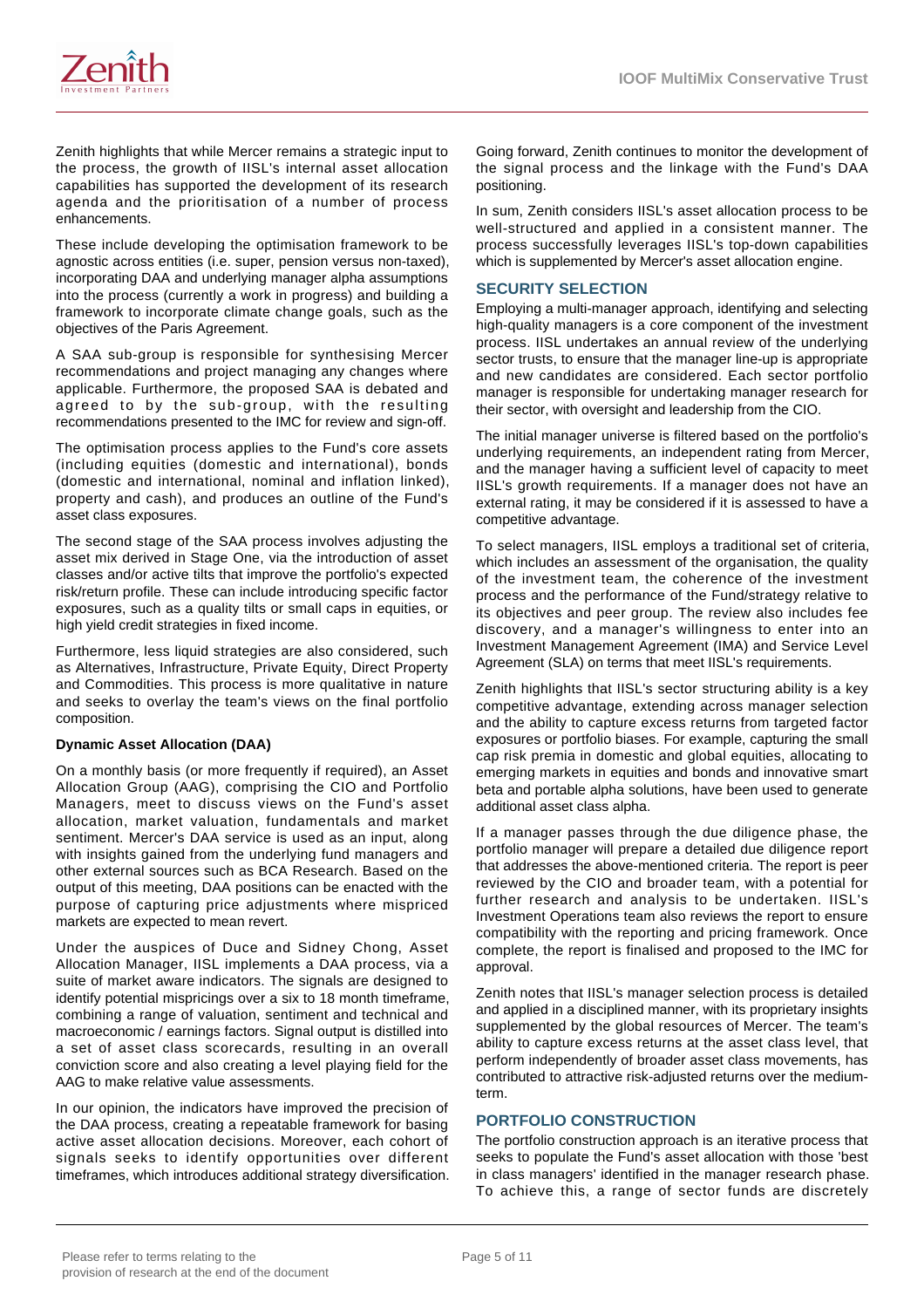

constructed, and subsequently combined to form the final portfolio. Farmer is ultimately responsible, albeit the IMC is required to ratify all appointments and terminations.

Each sector portfolio manager is afforded flexibility to structure their underlying sector fund in a manner consistent with their respective investment philosophy and beliefs, under the direction of Farmer and subject to the IMC approval process. This approach promotes a high level of process diversification, albeit it has the potential to result in sector structuring differences across asset classes. Zenith is supportive of the approach, noting that each asset class offers idiosyncratic active return opportunities.

To achieve the Fund's sector exposures, IISL inter-funds into its underlying sector funds, some of which are available on a direct basis. In certain asset classes, such as fixed income, the sector portfolio manager is permitted to express directly held positions, managed alongside the portfolio's externallymanaged strategies (detailed below). These positions are subject to pre-approved risk limits and used to reflect the broader views of the team and/or align with the output of the DAA process.

Zenith believes that the inter-funding approach sacrifices some flexibility, particularly where the requirements of the Diversified portfolios diverge from those of the sector funds. This can include managing equity beta at the total portfolio level or allocating active risk across managers/asset classes.

In terms of position sizing, each sector portfolio manager has the flexibility to determine the optimal manager configuration for their respective portfolio, subject to oversight from Farmer and the approval of the IMC (for new manager appointments). With respect to existing managers, the sector portfolio managers can adjust manager weightings by +/- 50% with approval from the CIO, which is then required to be noted at the next IMC meeting.

The Fund's currency exposure is fully hedged in the fixed income sector, while the Fund has a strategic hedge ratio of 25% for global equities (developed only). Active currency positions can be enacted based on the output of the DAA process, which can see the actual hedging level range from 0% to 100%. Zenith notes that each Fund in the suite now has a separate currency overlay for hedging, allowing a more bespoke approach for each individual risk profile.

IISL has a duration hedging overlay process in place where the portfolio manager has the flexibility to hedge up to 20% of the fixed income portfolio's interest rate exposure (including the floating rate component) via a range of instruments e.g. interest rate futures, swaps etc. This decision is at the discretion of the portfolio manager, with sign-off required from the CIO. While Zenith is supportive of process innovation, we believe rates and curve positioning is outside of the core competency of the team.

The Fund's rebalancing range is set at +/- 3% at an operational level and is managed by IISL's Investment Operations Division, in consultation with the investment team. On a daily basis, each portfolio's asset allocation is compared to its target asset allocation, and if the allocations falls outside of the rebalancing range, the Portfolio Manager is notified. The Portfolio Manager will then decide if remedial action is required, which includes identifying the most efficient rebalancing mechanism i.e. via cashflows or physical redemptions etc.

In sum, Zenith considers IISL's portfolio construction process to be strong, effectively leveraging the strengths of the investment team and its external consultants. The process could benefit from more flexibility and customisation at the sector level, potentially via the introduction of segregated pools (as opposed to the current approach where some publicly offered sector funds are used). We believe there is scope to enhance the types of downside protection employed (e.g. such as equity protection strategies, safehaven currencies), to mitigate potentially lower diversification benefits from fixed income.

#### **RISK MANAGEMENT**

| <b>Portfolio Constraints</b>                         | <b>Description</b>               |
|------------------------------------------------------|----------------------------------|
| Income Assets                                        |                                  |
| Cash and Short-Term Securities (%)                   | 10% to 35%<br>Target SAA = 22%   |
| Diversified Fixed Interest (%)                       | 30% to 55%<br>Target $SAA = 42%$ |
| <b>Total Income Assets</b>                           | Target $SAA = 64%$               |
| <b>Growth Assets</b>                                 |                                  |
| Australian Equities (%)                              | 0% to 20%<br>Target $SAA = 9%$   |
| International Equities (%)                           | 0% to 25%<br>Target $SAA = 11%$  |
| Property (%)                                         | 0% to 20%<br>Target $SAA = 3%$   |
| Alternative Defensive Assets (%)                     | 0% to 20%<br>Target $SAA = 6%$   |
| Alternative Growth Assets inc Direct<br>Property (%) | 0% to 35%<br>Target $SAA = 7%$   |
| <b>Total Growth Assets</b>                           | Target $SAA = 36%$               |
|                                                      |                                  |

Responsible Investment Constraints Tobacco

Risk management is ingrained in IISL's investment process at multiple levels. While the experience of the portfolio management team provides the first layer of risk management, IISL also leverages the risk management output of Mercer, who conducts extensive risk management analysis as part of its due diligence process.

The primary risk tools used by IISL include: Bloomberg Port and Factset. The investment team generates a number of risk metrics, including traditional volatility measures, risk-adjusted metrics (i.e. Sharpe ratio, Treynor ratio, Information ratio etc) and other portfolio level risk measures. The above-mentioned risk-analytics is formally reported to the IMC on a bi-monthly basis, who will also monitor the information on a more frequent basis.

Zenith highlights that IISL's risk management architecture is well-developed, particularly with respect to aggregating and assessing risk on a portfolio-wide basis. Through Bloomberg Port and Factset, IISL has the functionality to measure crossasset class risk, including holdings-based information across the majority of the portfolio, including fixed income.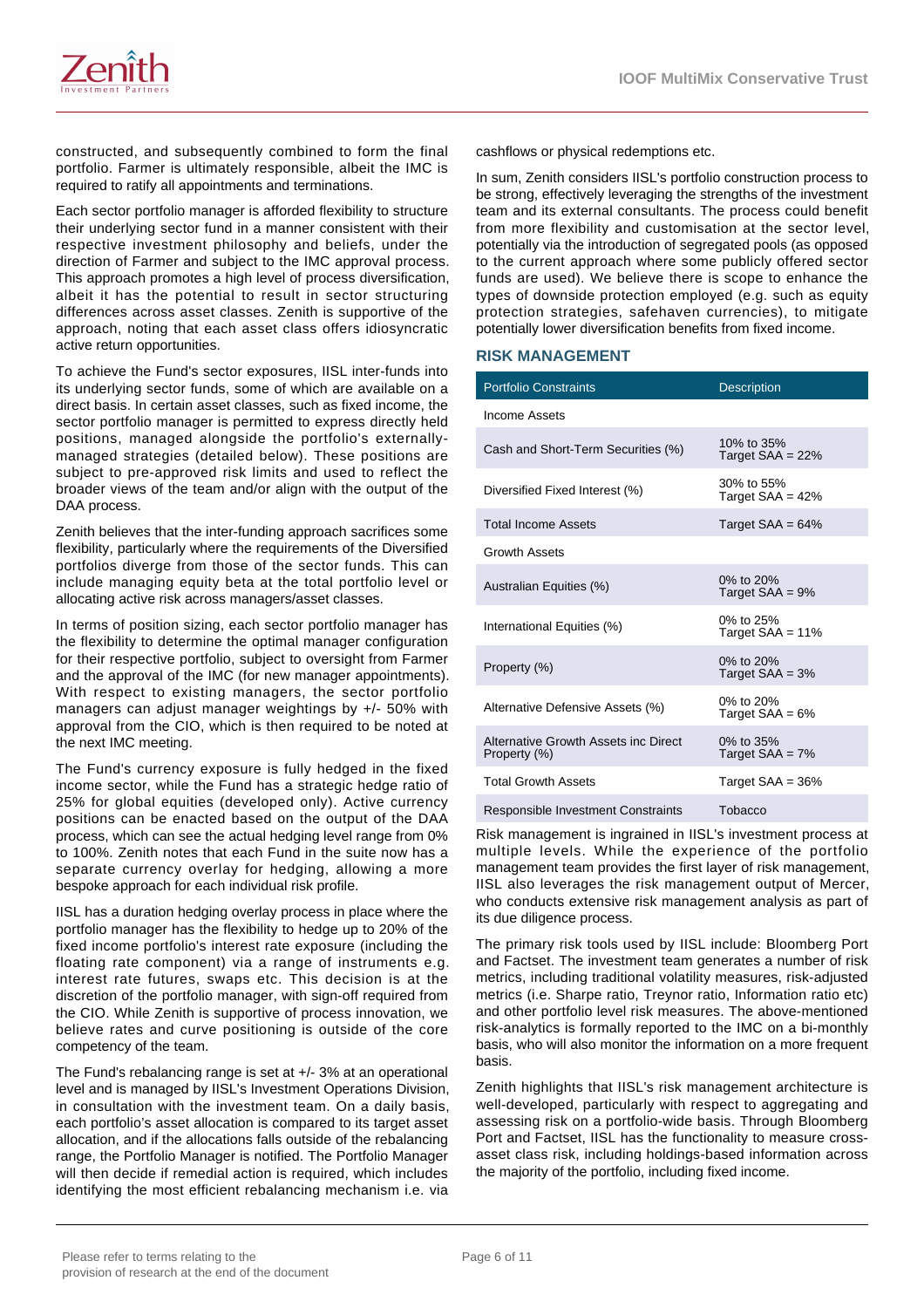

Stress testing is performed in conjunction with Mercer using both historical and forward looking analysis. In a historical context, the portfolio is stress tested against major market events to assess how the existing portfolio would perform through these regimes. The forward-looking scenarios utilise Mercer's Capital Markets Simulator which is a tool that supports a range of customised stress tests. In terms of the portfolio's private asset holdings, these are also subject to detailed liquidity scenario testing.

Zenith considers IISL's risk management framework to be sound, noting the continued advancements in its ability to manage portfolio-wide risk.

#### **Responsible Investment**

IISL has yet to become a United Nations Principles of Investment (UN PRI) signatory. Notwithstanding this, it maintains an established Responsible Investment Policy (RIP) that has been ratified by the IISL Responsible Entity and was last updated in April 2021. The CIO who leads the Investment Division is ultimately responsible for adherence with the policy.

Using a multi-manager investment approach, IISL's environmental, social and governance (ESG) policies are largely implemented via its appointed investment managers. Prior to appointing a manager, IISL performs a detailed review of their ESG approach and philosophy, focusing on the level of integration with the broader process. This is formalised with a specific ESG clause that is included in all Investment Management Agreements (IMAs) requiring managers to apply due care and diligence in considering ESG matters. Furthermore, all investment mandates include a hard tobacco manufacturer exclusion.

In terms of adherence to its policies, IISL performs ongoing monitoring in collaboration with Mercer who formally rate each manager's ESG processes. While still in its early stages, IISL continues to work with its underlying managers regarding the provision of ESG reporting.

In addition to the team's surveillance, MSCI ESG quality scores are measured on a periodic basis and used to cross-reference the qualitative input from managers, whilst also providing a lead indicator on potential ESG deterioration. Furthermore, a Carbon Foot Print estimate (e.g. Weighted Average Carbon Intensity tons CO2e / \$M sales) is reported on a quarterly basis and used as part of IIS's ongoing monitoring.

As noted above IISL exclude tobacco from equity, fixed income and alternative portfolios.

In Zenith's opinion, IOOF's ESG approach is well-developed, effectively leveraging the firm's resources and further augmented by Mercer's ESG capabilities.

From a classification scale of:

•Impact •Thematic •Integrated •Aware •Traditional

Zenith has assigned the Fund a Responsible Investment Classification of Integrated.

# **INVESTMENT FEES**

The Sector average (in the table below) is based on the average management cost of all flagship Multi-Asset - Moderate funds surveyed by Zenith.

The Fund's management cost is 0.73% p.a. a level is competitive relative to the peer group. No performance fee is payable at the headline level however, the Fund's underlying managers may charge performance-related fees.

There also exists a buy/sell spread of 0.06/0.07% representing the costs incurred by the Fund when transacting its portfolio. This spread is payable by investors when both entering and exiting the Fund.

(The fees mentioned above are reflective of the flagship version only, fees may differ when the product is accessed through an alternate investment vehicle such as a platform).

| Fees Type              | Fund                                      | Sector Average<br>(Wholesale Funds) |
|------------------------|-------------------------------------------|-------------------------------------|
| <b>Management Cost</b> | $0.73%$ p.a.                              | 0.74% p.a.                          |
|                        | <b>Description</b>                        |                                     |
| Performance Fee        | Underlying managers may charge perf. fees |                                     |
|                        | <b>Buy Spread</b>                         | <b>Sell Spread</b>                  |
| Buy / Sell Spread      | 0.06%                                     | $0.07\%$                            |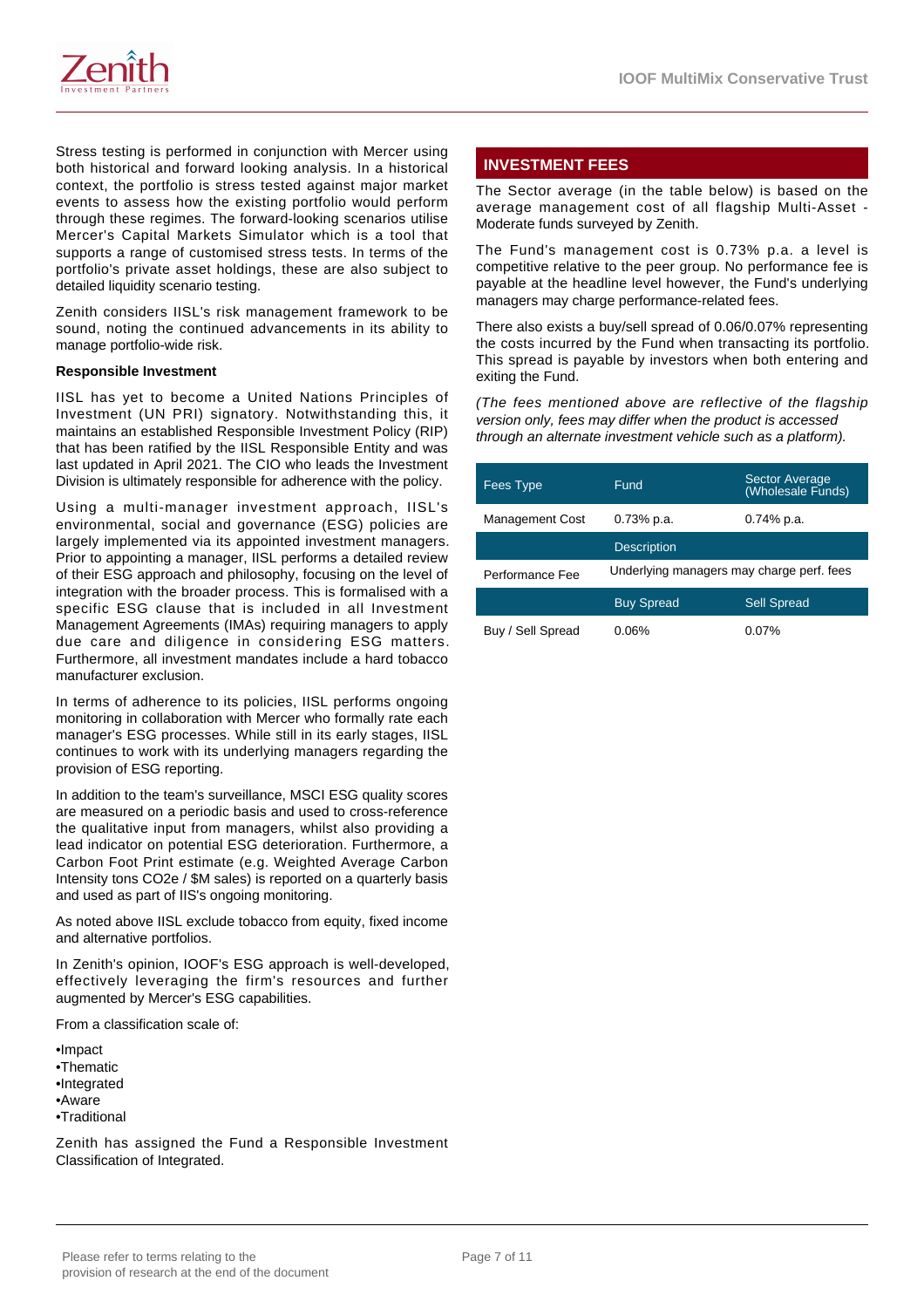# **PERFORMANCE ANALYSIS Report data: 31 Aug 2021, product inception: May 2008**

# **Monthly Performance History (%, net of fees)**

|      | <b>JAN</b> | <b>FEB</b>       | MAR     | APR  | <b>MAY</b> | JUN  | JUL     | AUG. | <b>SEP</b> | OCT     | <b>NOV</b> | DEC.    | <b>FUND YTD</b>                                                                | BM <sub>1</sub><br>-YTD | BM2 YTD |
|------|------------|------------------|---------|------|------------|------|---------|------|------------|---------|------------|---------|--------------------------------------------------------------------------------|-------------------------|---------|
| 2021 | 0.05       | $-0.33$          | 0.91    | 1.04 | 0.63       | 1.10 | 0.81    | 0.79 |            |         |            |         | 5.10                                                                           | 5.85                    | 2.79    |
| 2020 | 1.61       | $-0.30$          | $-4.11$ | 1.10 | 1.13       | 0.59 | 0.92    | 0.54 | 0.06       | 0.39    | 2.03       | 0.59    | 4.52                                                                           | 4.20                    | 4.22    |
| 2019 | 1.32       | $\overline{.30}$ | 0.94    | 0.87 | 0.35       | 1.42 | 0.84    | 0.56 | 0.47       | 0.03    | 0.90       | $-0.43$ | 8.91                                                                           | 11.61                   | 4.08    |
| 2018 | $-0.10$    | 0.09             | 0.00    | 0.90 | 0.31       | 1.17 | 0.42    | 0.56 | $-0.21$    | $-1.03$ | $-0.21$    | 0.12    | 2.02                                                                           | 0.84                    | 4.47    |
| 2017 | $-0.31$    | 0.92             | 0.90    | 0.92 | 0.39       | 0.06 | $-0.28$ | 0.69 | 0.20       | 1.43    | 0.91       | 0.01    | 5.98                                                                           | 6.31                    | 4.47    |
|      |            |                  |         |      |            |      |         |      |            |         |            |         | Benchmark 1: Diversified Market Moderate Benchmark, Benchmark 2: CPI plus 2.5% |                         |         |

#### **Growth of \$10,000**



#### **Monthly Histogram**



#### **Minimum and Maximum Returns (% p.a.)**



#### **ABSOLUTE PERFORMANCE ANALYSIS**

| Return                       | Incpt. | 5 yr            | $\overline{3}$ yr | 1 yr            |
|------------------------------|--------|-----------------|-------------------|-----------------|
| Fund (% p.a.)                | 6.00   | 5.53            | 5.69              | 8.36            |
| Benchmark 1 (% p.a.)         | 6.10   | 5.75            | 6.28              | 9.66            |
| Benchmark 2 (% p.a.)         | 4.69   | 4.28            | 4.19              | 4.22            |
| Median (% p.a.)              | 5.32   | 4.93            | 5.32              | 8.83            |
| <b>Ranking within Sector</b> | Incpt. | 5 yr            | 3 yr              | 1 <sub>yr</sub> |
| <b>Fund Ranking</b>          | 4/24   | 6/33            | 9/34              | 30/37           |
| Quartile                     | 1st    | 1st             | 1st               | 4th             |
| <b>Standard Deviation</b>    | Incpt. | 5 yr            | 3 yr              | $1 \text{ yr}$  |
| Fund (% p.a.)                | 3.26   | 2.95            | 3.46              | 2.03            |
| Benchmark 1 (% p.a.)         | 4.58   | 4.75            | 5.84              | 3.78            |
| Median (% p.a.)              | 3.98   | 4.21            | 5.08              | 3.27            |
| <b>Downside Deviation</b>    | Incpt. | 5 yr            | 3 yr              | 1 yr            |
| Fund (% p.a.)                | 1.92   | 1.95            | 2.48              | 0.33            |
| Benchmark 1 (% p.a.)         | 2.97   | 3.35            | 4.24              | 0.96            |
| Median (% p.a.)              | 2.51   | 2.89            | 3.66              | 0.88            |
| <b>Risk/Return</b>           | Incpt. | 5 <sub>yr</sub> | $3 \text{ yr}$    | 1 yr            |
| Sharpe Ratio - Fund          | 0.98   | 1.46            | 1.40              | 4.10            |
| Sortino Ratio - Fund         | 1.66   | 2.21            | 1.96              | 25.17           |

Zenith benchmarks Funds in the Multi-Asset – Moderate peer group against the Zenith Composite Moderate Benchmark. While this benchmark may not be consistent with the one adhered to by all rated participants, it has been adopted to provide investors with a common reference point against which similarly structured strategies may be assessed.

IISL aims to outperform the Consumer Price Index (CPI) by 2.0% p.a. over rolling three-year periods. While the Fund is not managed to a specific risk constraint, the expected frequency of negative returns is limited to once every nine years.

All commentary is effective 31 August 2021.

The Fund has achieved its investment objective over most periods of assessment. When measured relative to the peer group, the Fund has delivered consistent outperformance over the median manager over the medium to long term periods, consistently ranking in the upper quartiles.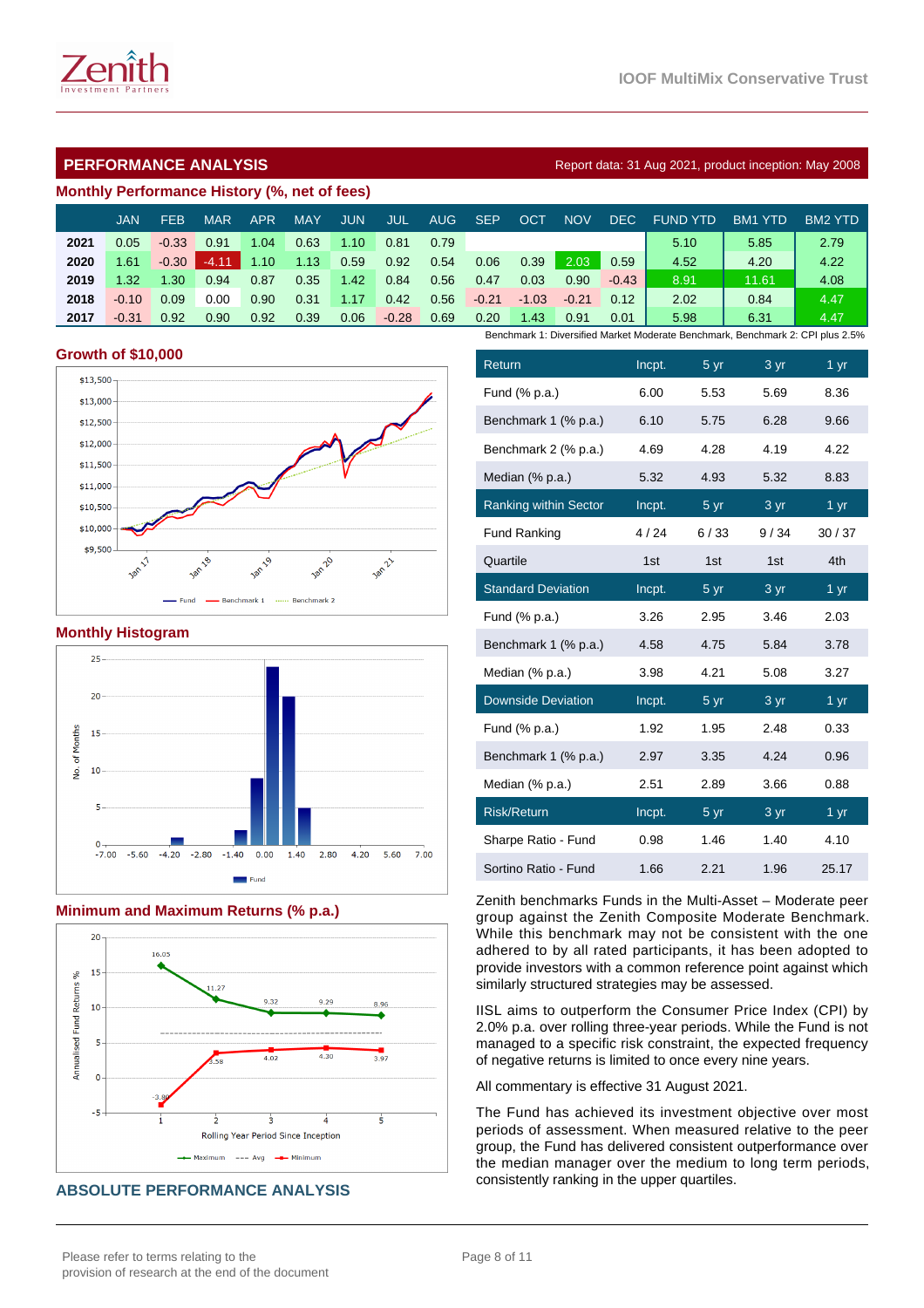

A consistent feature of the Fund's risk/return profile, has been the constrained volatility (as measured by Standard Deviation) of the Fund relative to the Zenith assigned benchmark, which has contributed to the attainment of attractive risk-adjusted returns over the assessed timeframes.

# **RELATIVE PERFORMANCE ANALYSIS**

| <b>Alpha Statistics</b>         | Incpt.  | 5 yr    | 3 yr              | 1 yr              |
|---------------------------------|---------|---------|-------------------|-------------------|
| Excess Return (% p.a.)          | $-0.10$ | $-0.22$ | $-0.59$           | $-1.30$           |
| % Monthly Excess (All<br>Mkts)  | 47.50   | 46.67   | 41.67             | 41.67             |
| % Monthly Excess (Up<br>Mkts)   | 30.63   | 30.95   | 20.00             | 22.22             |
| % Monthly Excess<br>(Down Mkts) | 85.71   | 83.33   | 90.91             | 100.00            |
|                                 |         |         |                   |                   |
| <b>Beta Statistics</b>          | Incpt.  | 5 yr    | 3 yr              | $1 \overline{yr}$ |
| <b>Beta</b>                     | 0.68    | 0.59    | 0.58              | 0.53              |
| R-Squared                       | 0.92    | 0.92    | 0.95              | 0.97              |
| Tracking Error (% p.a.)         | 1.74    | 2.11    | 2.61              | 1.82              |
| Correlation                     | 0.96    | 0.96    | 0.97              | 0.98              |
| <b>Risk/Return</b>              | Incpt.  | 5 yr    | $3 \overline{yr}$ | 1 yr              |

The following commentary is effective 31 August 2021.

Zenith seeks to identify funds that can outperform in over 50% of months in all market conditions, as we believe this represents consistency of manager skill.

The Fund has failed to consistently outperform across all market conditions. Zenith highlights that the Fund has delivered strong returns in falling markets.

#### **DRAWDOWN ANALYSIS**

Drawdown analysis assesses the relative riskiness of a Fund versus the benchmark, in reference to capital preservation. The maximum Drawdown is recorded as the percentage decline in the value of a portfolio from peak to trough (before a new peak is achieved). All Drawdown analysis is calculated commencing from the inception date of the Fund in question, and Drawdown analysis for the Fund and benchmark(s) are calculated independently. That is, the largest drawdown for the Fund and benchmark(s) will not always refer to the same time period.

| <b>Drawdown Analysis</b> | Fund    | BM <sub>1</sub> | BM <sub>2</sub> |
|--------------------------|---------|-----------------|-----------------|
| Max Drawdown (%)         | $-7.12$ | $-11.03$        |                 |
| Months in Max Drawdown   | 6       | 9               |                 |
| Months to Recover        | 5       | 6               |                 |

| Worst<br><b>Drawdowns</b> | Fund.   | Benchmark 1 | Benchmark 2 |
|---------------------------|---------|-------------|-------------|
|                           | $-7.12$ | $-11.03$    |             |

| Worst<br><b>Drawdowns</b> | Fund    | Benchmark 1 | Benchmark 2 |
|---------------------------|---------|-------------|-------------|
| 2                         | $-4.40$ | $-8.46$     |             |
| 3                         | $-2.04$ | $-2.70$     |             |
| 4                         | $-1.85$ | $-2.48$     |             |
| 5                         | $-1.79$ | $-2.00$     |             |



All commentary is effective as at 31 August 2021.

The Fund's drawdown profile has generally been more constrained relative to the benchmark, particularly during sustained market drawdowns.

#### **INCOME/GROWTH ANALYSIS**

| Income / Growth Returns | Income   | Growth    | Total |
|-------------------------|----------|-----------|-------|
| FY to 30 Jun 2021       | 5.82%    | 2.38%     | 8.20% |
| FY to 30 Jun 2020       | 4.90%    | $-2.59\%$ | 2.31% |
| FY to 30 Jun 2019       | 5.06%    | $0.92\%$  | 5.98% |
| FY to 30 Jun 2018       | 5.53%    | $-0.08\%$ | 5.44% |
| FY to 30 Jun 2017       | 6.07%    | 0.06%     | 6.14% |
| FY to 30 Jun 2016       | $9.12\%$ | $-4.85\%$ | 4.27% |
| FY to 30 Jun 2015       | 7.17%    | $-0.67%$  | 6.50% |
| FY to 30 Jun 2014       | 6.44%    | 1.97%     | 8.41% |

The Fund does not target a specific level of income. However, given the nature of the underlying investments and based on previous distributions, Zenith expects the majority of the Fund's return to be generated in the form of income with some capital growth.

The Fund pays distributions half-yearly, following June and December.

### **REPORT CERTIFICATION**

Date of issue: 30 Sep 2021

| Role   | Analyst       | Title                                                  |
|--------|---------------|--------------------------------------------------------|
| Author | Rodney Sebire | Head of Alternatives &<br><b>Global Fixed Interest</b> |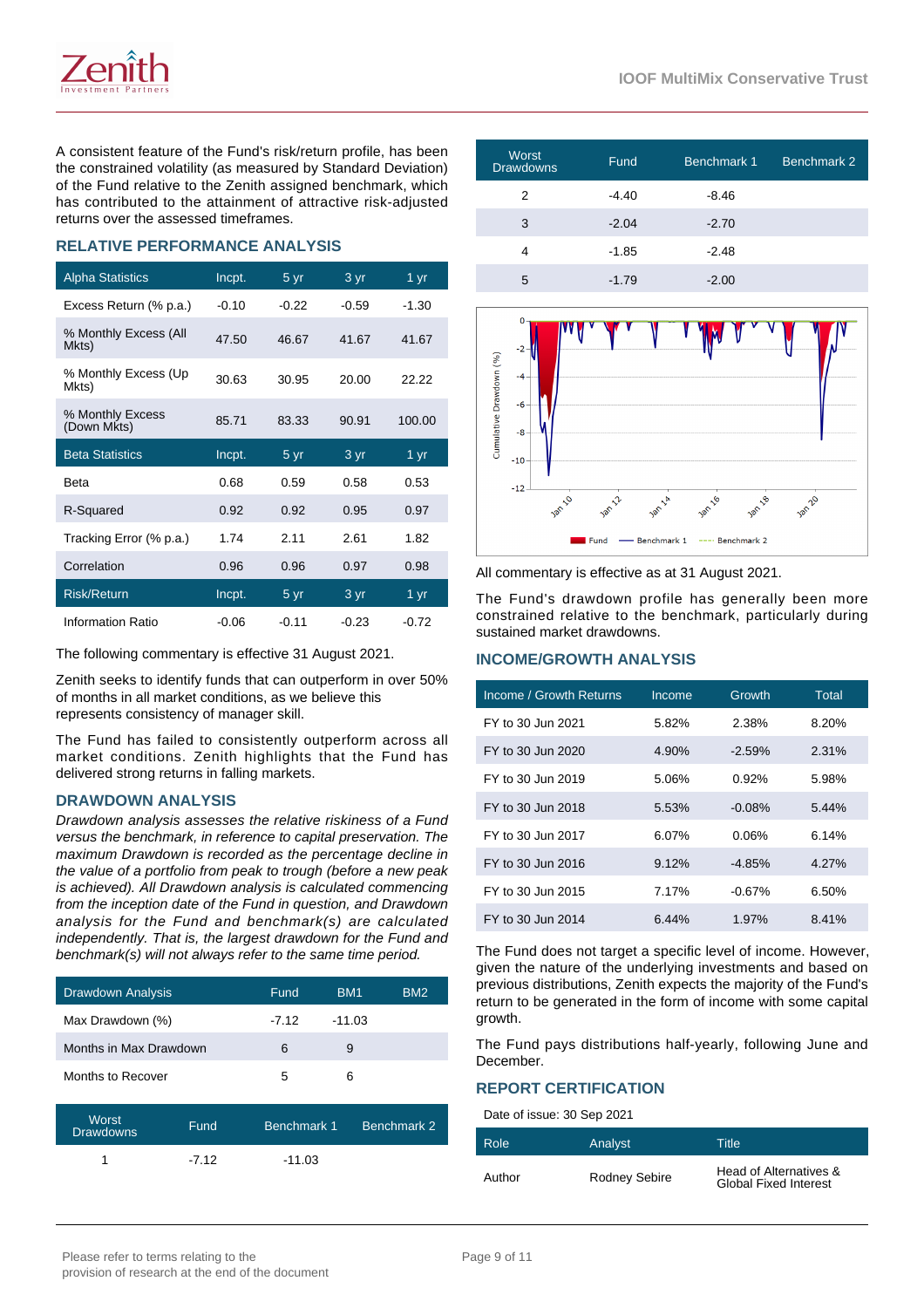

| Sector Lead | Andrew Yap               | Head of Multi Asset &<br>Austn. Fixed Income |
|-------------|--------------------------|----------------------------------------------|
| Authoriser  | <b>Bronwen Moncrieff</b> | Head of Research                             |

## **ASSOCIATIONS & RELATIONSHIPS**

ASIC Regulatory Guide RG79.164 requires Research Houses to disclose certain associations or relationships that they may have with a product issuer. We may receive remuneration from an issuer or investment manager for subscription to our other research/ data services or the research/ data services of our related entities. Conflict management arrangements are in place where we or our related entities provide research services to the product issuer or financial advisory businesses who provide financial planning services to investors and are also associated entities of product issuers. This is in accordance with the Zenith Group's Conflict of Interests Policy. Further details in relation to our relationships and associations are available on request.

## **RATING HISTORY**

| Rating*             |
|---------------------|
| Recommended         |
| Recommended         |
| Recommended         |
| Approved            |
| Approved            |
| <b>Under Review</b> |
| <b>Under Review</b> |
| Approved            |
| Approved            |
| Approved            |
| Approved            |
|                     |

Last 5 years only displayed. Longer histories available on request.

\*In March 2021, Zenith implemented a new ratings methodology for products<br>classified as Traditional Index. Any rating issued from this date forward for<br>Traditional Index ratings being Index Approved, Index Recommended and Traditional Index Ratings can be found on the Zenith website.